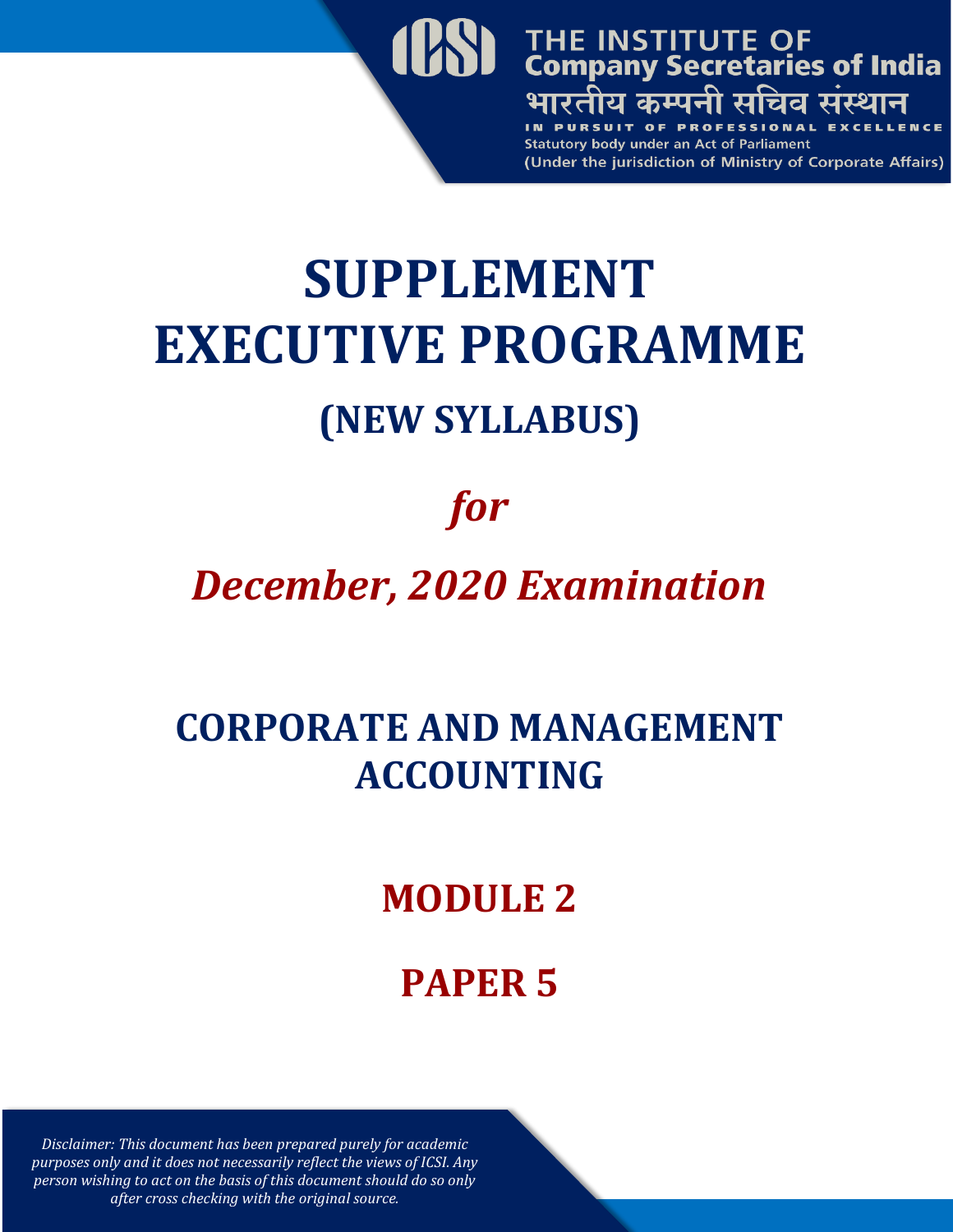| <b>Lesson No.</b>                                 | <b>Particulars of Amendment</b>                                                                                                                                                                                                                                                                                                                                                                                                                                                                                                                                                                                                                                                                                                                                                                                                                                                                                                                                                                                                                                                                                              |  |  |
|---------------------------------------------------|------------------------------------------------------------------------------------------------------------------------------------------------------------------------------------------------------------------------------------------------------------------------------------------------------------------------------------------------------------------------------------------------------------------------------------------------------------------------------------------------------------------------------------------------------------------------------------------------------------------------------------------------------------------------------------------------------------------------------------------------------------------------------------------------------------------------------------------------------------------------------------------------------------------------------------------------------------------------------------------------------------------------------------------------------------------------------------------------------------------------------|--|--|
| and<br><b>Name</b>                                |                                                                                                                                                                                                                                                                                                                                                                                                                                                                                                                                                                                                                                                                                                                                                                                                                                                                                                                                                                                                                                                                                                                              |  |  |
| <b>Lesson 8</b>                                   | <b>Companies (Auditor's Report) Order, 2020</b>                                                                                                                                                                                                                                                                                                                                                                                                                                                                                                                                                                                                                                                                                                                                                                                                                                                                                                                                                                                                                                                                              |  |  |
| Corporate<br><b>Financial</b><br><b>Reporting</b> | Ministry of Corporate Affairs 'MCA' notifies Companies (Auditor's Report) Order, 2020 (CARO 2020) which is<br>applicable for audit of financial statements of eligible companies for the financial years commencing on or after the 1 <sup>st</sup><br>April, 2020. [CARO 2020 applicability extended to FY 2020-21 onward vide MCA order dated March 24th, 2020]                                                                                                                                                                                                                                                                                                                                                                                                                                                                                                                                                                                                                                                                                                                                                            |  |  |
|                                                   | The criteria of eligibility of companies on which the CARO, 2020 shall be applicable has not been changed and hence it<br>shall be applicable to all those companies on which CARO, 2016 was applicable. Accordingly CARO 2020 will be<br>applicable to all the companies including foreign companies except banking company, insurance company, section 8<br>company, OPC [section 2(62)], small company [section 2(85)], certain private limited co. This order stated that every<br>report of the auditor under Section 143 of Companies Act, 2013 must contain the matters stated in 21 clauses as specified<br>under paragraphs 3 and accord reasons for unfavorable or qualified answer as stated in paragraph 4 of CARO 2020.                                                                                                                                                                                                                                                                                                                                                                                         |  |  |
|                                                   | CARO 2020 will not be applied with respect to auditor's report on Consolidated Financial Statements except clause (xxi)<br>of paragraph 3. The order 2020 elaborated on all the matters which are to be included in the auditor's report. Wherein, the<br>following details of the subject-matter are described:                                                                                                                                                                                                                                                                                                                                                                                                                                                                                                                                                                                                                                                                                                                                                                                                             |  |  |
|                                                   | Whether the company is maintaining proper records showing full particulars such as:<br>$\bullet$<br>The quantitative detail and situation of property, plant, and equipment,<br>i.<br>Physical verification of the property, plant, and equipment by the management at reasonable intervals,<br>ii.<br>iii.<br>The details of the title deeds of the immovable properties held in the name of company,<br>Revaluation of the property, plant, and equipment or intangible assets or both and if there is more than<br>iv.<br>10% of the change in the property, plant, and equipment or intangible assets,<br>Details of proceedings against the company on the holding of any Benami property.<br>Physical verifications of inventory by the management at reasonable intervals and proper treatment of any<br>discrepancies of 10% or more found.<br>Quarterly returns or statement filed by company having working capital limit more than 5 crore rupees with such<br>banks or financial institution.<br>Details of the investments made by the company (except companies dealing in loans), security or guarantee given |  |  |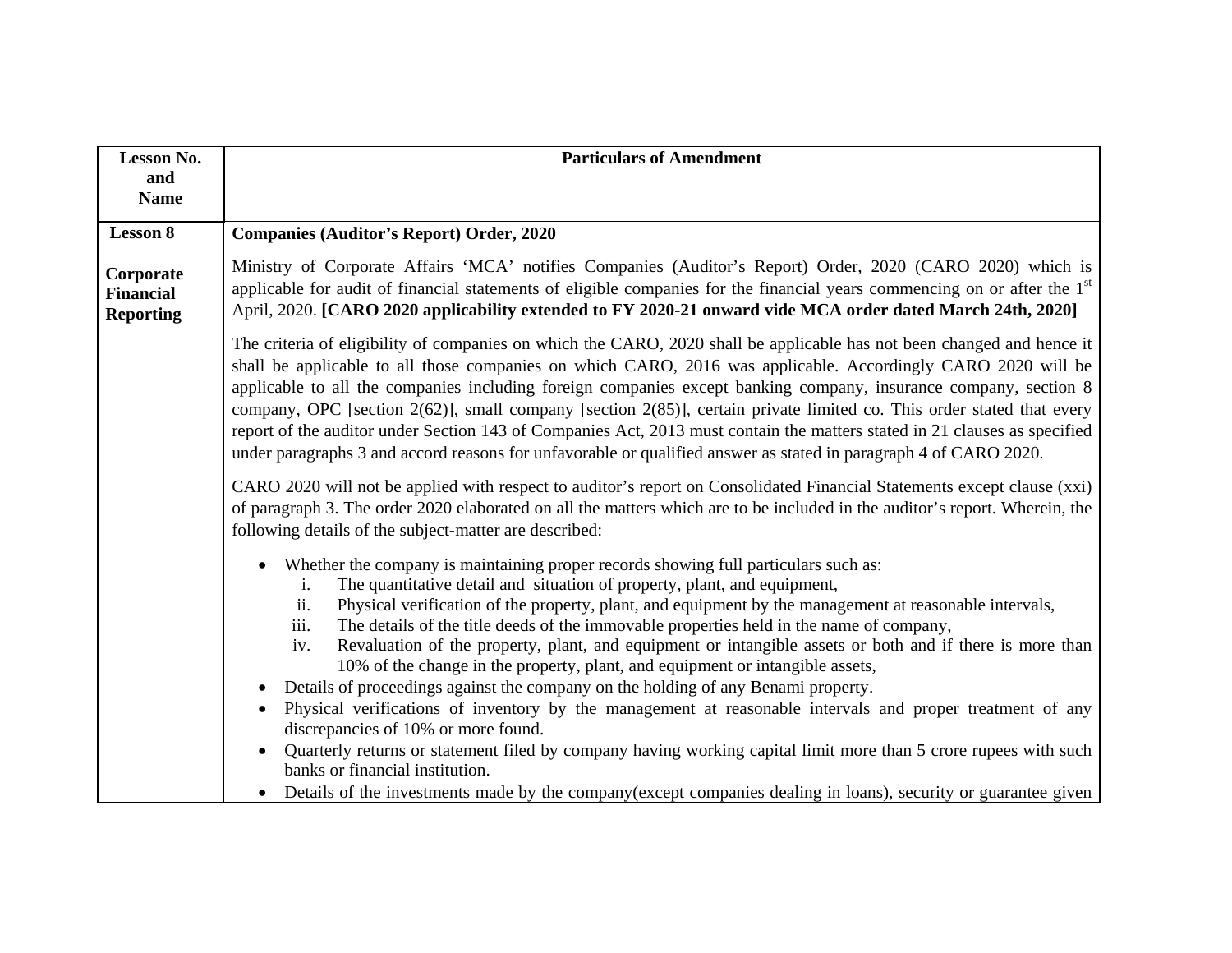by the company,

- Details of the payment pertaining to the undisputed statutory dues such as GST, provident Funds, Custom Duty, etc.
- Details of any default done by the company in making the repayment of the loan,
- $\bullet$ Details of the funds raised by a company by the way of the Initial public offer,
- $\bullet$ Details of fraud done by the company, and many more.
- $\bullet$  The Auditor's Report Order 2020 of any company is supposed to state the reasons for unfavourable or qualified answers.

#### **Clause by Clause Comparison of the Reporting Companies (Auditor's Report) Order 2020 vis a vis Previous CARO 2016**

| <b>Clauses</b> | (Auditor's<br><b>Companies</b><br>Report) Order, 2016                                                                                                        | <b>Companies (Auditor's Report) Order, 2020</b>                                                                                                                                                                                                                                                                          |
|----------------|--------------------------------------------------------------------------------------------------------------------------------------------------------------|--------------------------------------------------------------------------------------------------------------------------------------------------------------------------------------------------------------------------------------------------------------------------------------------------------------------------|
|                | CARO 2016 contains Total<br>16 reporting clauses                                                                                                             | CARO 20020 contains Total 21 reporting clauses                                                                                                                                                                                                                                                                           |
| (i)            | 2016 required<br>CARO<br>to<br>report on all fixed assets                                                                                                    | Reporting requirements on<br>Property, Plant, Equipment and intangible assets only.<br>Revaluation of Property, Plant, Equipment including rights of<br>use assets or intangible assets<br>Proceedings under the Benami Transactions (Prohibition) Act,<br>1988 and disclosure in financial statements.                  |
| (ii)           | Reporting<br>requirement<br>on<br>physical<br>verification<br>of<br>inventory<br>reasonable<br>at<br>interval by management and<br>material<br>discrepancies | Reporting requirements on<br>Physical verification of inventory at reasonable interval by<br>management and the Opinion of the auditor on the coverage and<br>procedure of such verification<br>The material discrepancies of 10% or more noticed if any<br>Compliances if company was sanctioned working capital limits |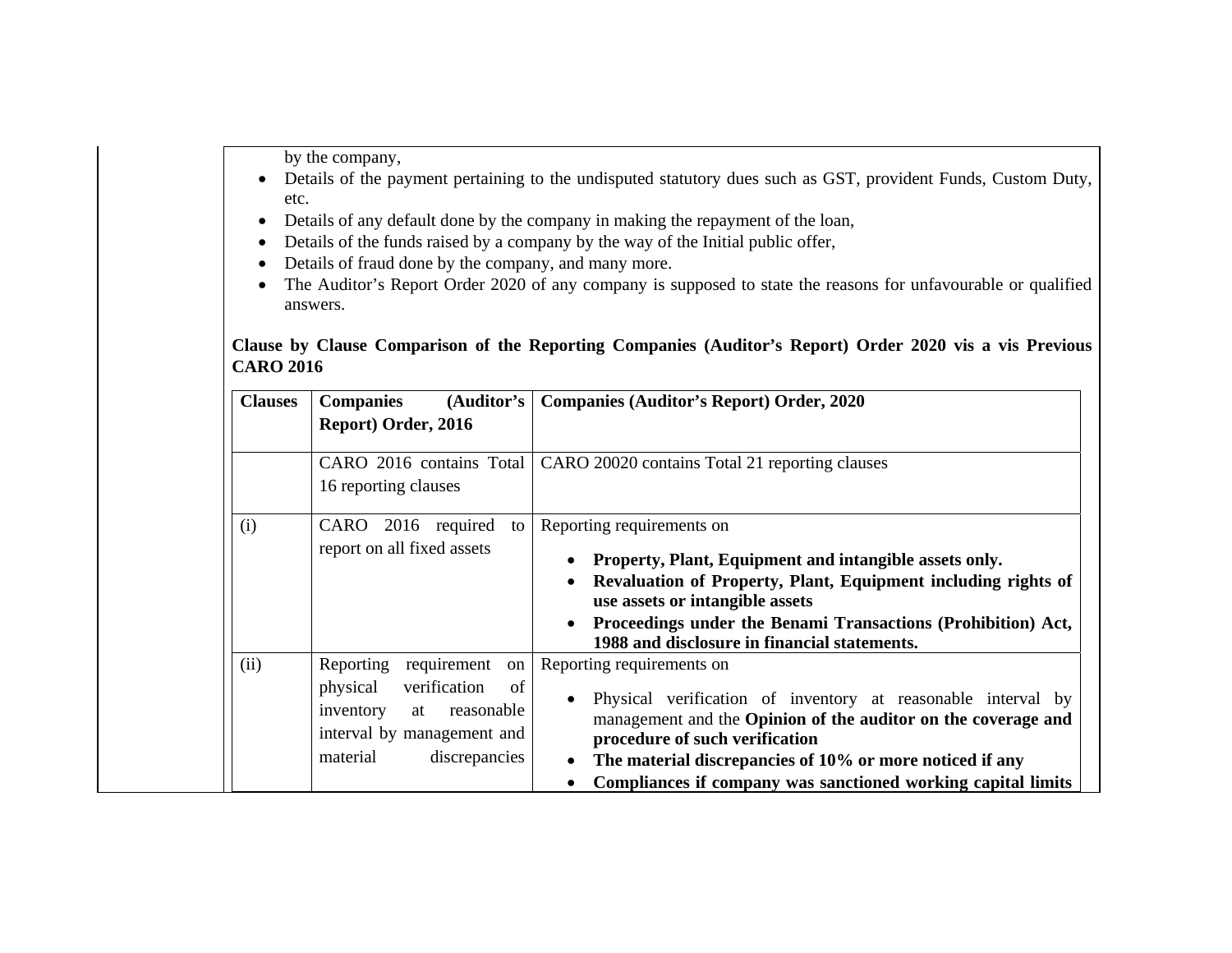|       | noticed if any                                                                                                                                                                                    | in excess of five crore rupees or more from banks or financial<br>institutions.                                                                                                                      |
|-------|---------------------------------------------------------------------------------------------------------------------------------------------------------------------------------------------------|------------------------------------------------------------------------------------------------------------------------------------------------------------------------------------------------------|
| (iii) | Reporting requirement<br>of  <br>granting<br>any<br>loans<br><b>or</b><br>companies,<br>advances<br>to<br>Limited Liability<br>firms,<br>Partnerships or any other<br>parties.                    | Reporting requirements of investments in or providing of any guarantee<br>or security or granting any loans or advances to companies, firms, Limited<br>Liability Partnerships or any other parties. |
| (iv)  | Reporting requirement<br>on<br>compliances<br>of<br>the<br>provisions of section 185<br>and 186 of the companies<br>Act, 2013 in respect of<br>investments,<br>loans,<br>guarantees and security. | Reporting requirement on the compliances of provisions of section 185 and<br>186 of the companies Act, 2013 in respect of loans, investments,<br>guarantees and security. (No change)                |
| (v)   | Reporting requirements of<br><b>RBI</b><br>compliances<br>with<br>directives and the provisions<br>the Companies Act with<br>respect to deposits.                                                 | Reporting of compliances with RBI directives and the provisions the<br>Companies Act with respect to deposits or <b>deemed deposits</b> .                                                            |
| (vi)  | Reporting requirements of<br>Maintenance of Cost Record                                                                                                                                           | Reporting requirements of Maintenance of Cost Record (No Change)                                                                                                                                     |
| (vii) | Reporting requirement on<br>statutory dues                                                                                                                                                        | Reporting requirement on statutory dues (No Change)                                                                                                                                                  |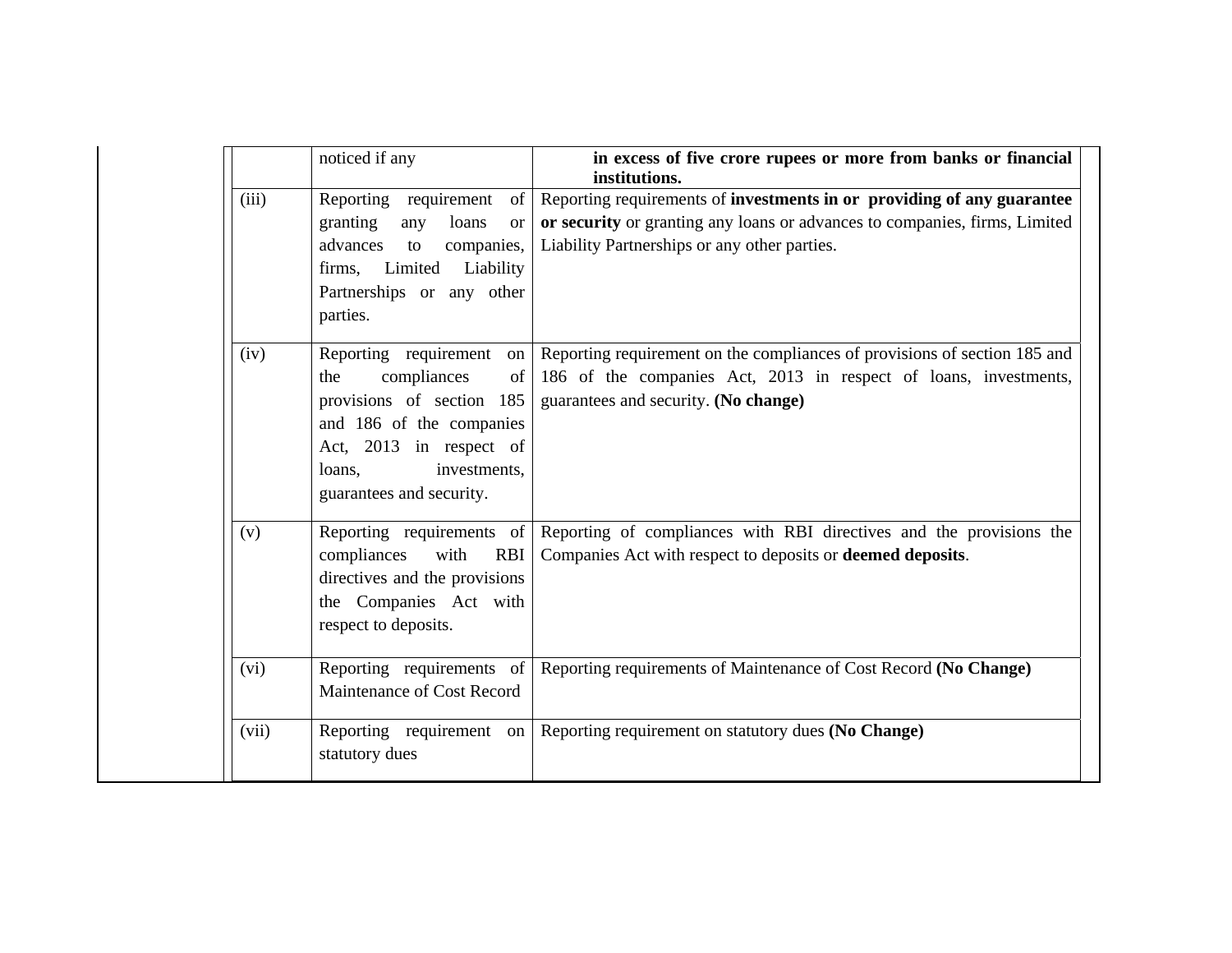| (viii) | Reporting requirements on<br>default in repayment<br>of<br>loans or other borrowing                                                                        | Reporting requirements with respect to transactions not recorded in<br>the books of account surrendered or disclosed as income in the income<br>tax proceedings.                                                                                                                                                                                                                                                                                                                                                                                               |
|--------|------------------------------------------------------------------------------------------------------------------------------------------------------------|----------------------------------------------------------------------------------------------------------------------------------------------------------------------------------------------------------------------------------------------------------------------------------------------------------------------------------------------------------------------------------------------------------------------------------------------------------------------------------------------------------------------------------------------------------------|
| (ix)   | Reporting requirement on<br>utilization of money raised<br>by way of IPO or further<br>public offer for the purposes<br>for which money has been<br>raised | Reporting requirements on<br>Default in repayment of loans or other borrowing or interest<br>thereon<br>Declared as will defaulter by bank / financial institution / other<br>lender<br>Utilization of term loan for the purposes for which term loan has<br>been raised<br>Fund raised on short term basis have been used for loan term<br>purposes<br>Funds taken by the company to meet obligation if its subsidiaries,<br>associates or joint ventures<br>Loans raised on the pledge of securities held in its subsidiaries,<br>associates, joint ventures |
| (x)    | Reporting requirement on<br>Notice of fraud by / on the<br>company by its officers or<br>employees                                                         | Reporting requirement on<br>Utilization of money raised by way of IPO or further public offer<br>for the purposes for which money has been raised<br>preferential allotment or private equity placement of shares or fully<br>or partly convertible debentures and compliance of section 42 of<br>Companies Act, 2013                                                                                                                                                                                                                                          |
| (xi)   | Reporting requirement on<br><b>Managerial Remuneration</b>                                                                                                 | Reporting requirement on<br>Notice of fraud by / on the company<br>$\bullet$<br>Report u/s 143(12) filed by the auditors in Form ADT-4<br>Treatment by auditor of whistle-blower complaints received during<br>the year by the company                                                                                                                                                                                                                                                                                                                         |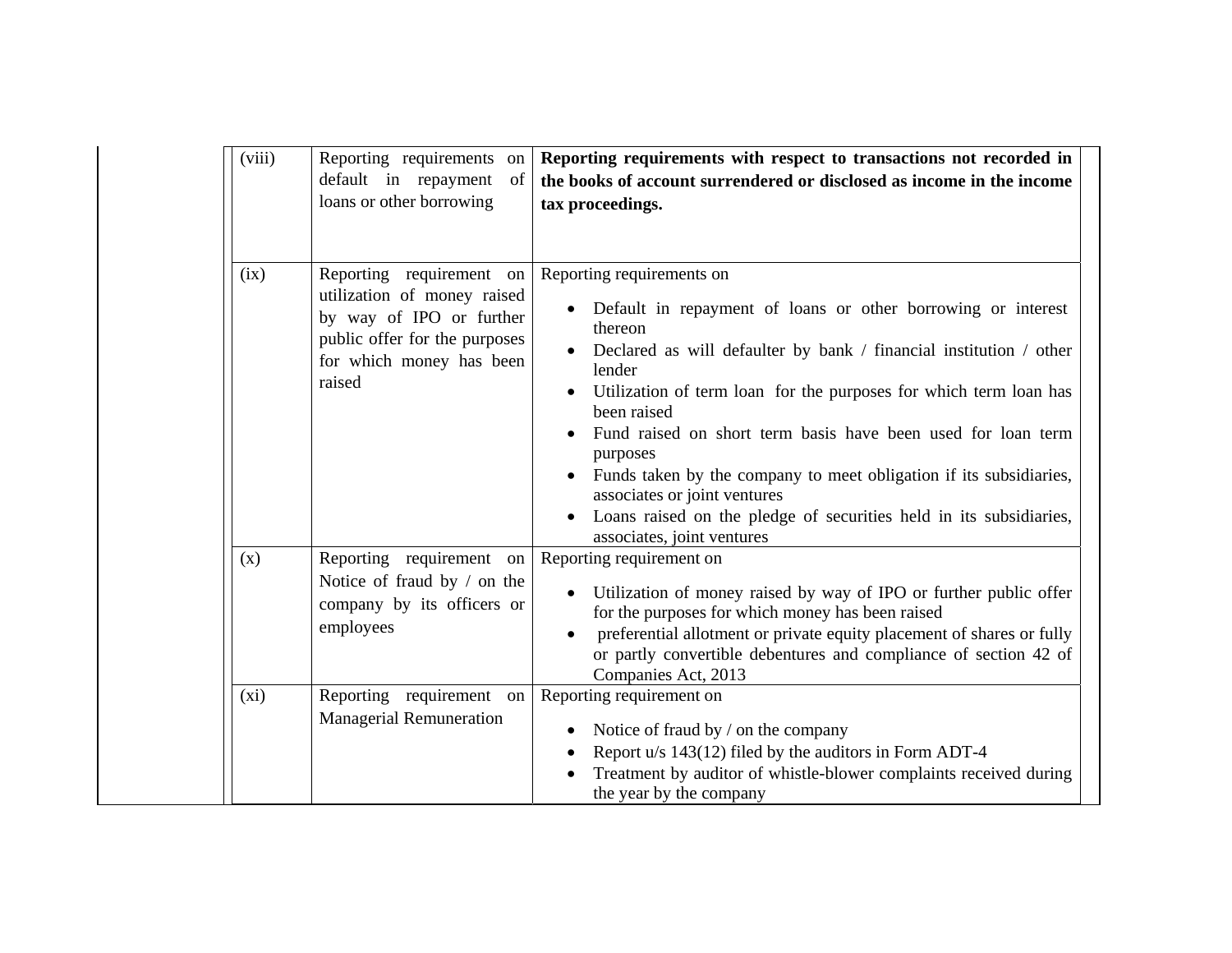| (xii)              | Reporting requirements on<br>Owned<br>Funds<br><b>Net</b><br>to<br>Deposits in the ratio of 1:20<br>and maintaining of 10%<br>unencumbered<br>terms<br>deposits as per Nidhi Rules<br>2014                            | Reporting requirements on<br>• Net Owned Funds to Deposits of Nidhi Company in the ratio of<br>1:20 and maintaining of 10% unencumbered terms deposits as per<br>Nidhi Rules 2014 and<br>for default in the payment of interest on deposits or repayments<br>thereof for any period |
|--------------------|-----------------------------------------------------------------------------------------------------------------------------------------------------------------------------------------------------------------------|-------------------------------------------------------------------------------------------------------------------------------------------------------------------------------------------------------------------------------------------------------------------------------------|
| (xiii)             | Reporting requirement on<br>transaction<br>with<br>related<br>parties                                                                                                                                                 | Reporting requirements on transaction with related parties (No Change)                                                                                                                                                                                                              |
| (xiv)              | Reporting requirement<br>on<br>preferential<br>allotment<br><b>or</b><br>private equity placement of<br>shares or fully or partly<br>convertible debentures and<br>compliance of section 42 of<br>Companies Act, 2013 | Reporting requirements on internal audit system                                                                                                                                                                                                                                     |
| $\left( xy\right)$ | Reporting requirement on<br>non-cash transaction with<br>director or person connected<br>with him                                                                                                                     | Reporting requirements on non-cash transaction with director or person<br>connected with him (No Change)                                                                                                                                                                            |
| (xvi)              | Reporting requirement of<br>registration u/s 45IA of the<br>Reserve Bank of India Act.<br>1934                                                                                                                        | Reporting requirement of<br>Registration u/s 45IA of the Reserve Bank of India Act, 1934<br>NBFC activities without valid certificate of registration<br>$\bullet$<br>Fulfilling the criteria of Core Investment Company (CIC)<br>$\bullet$                                         |